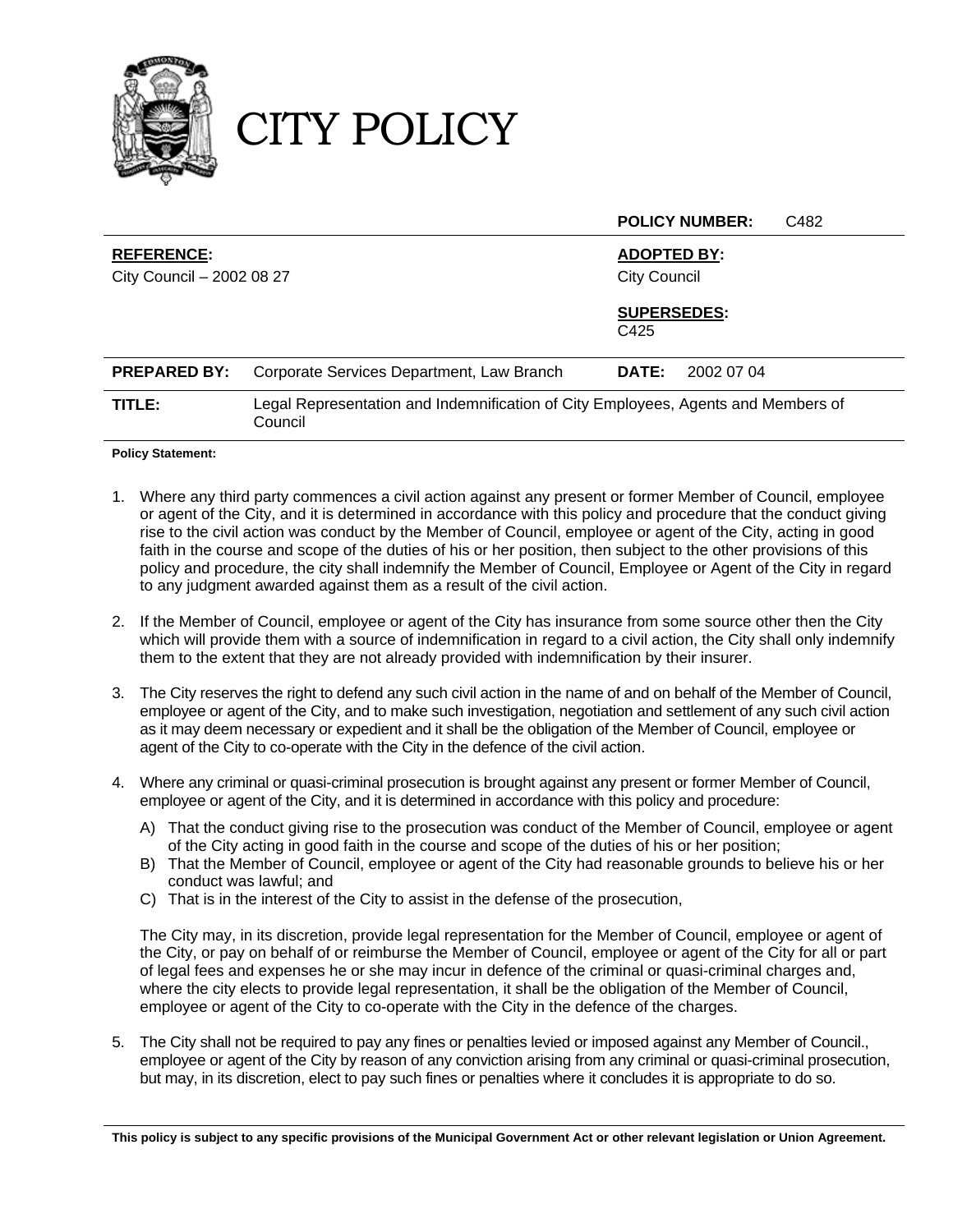

- 6. Where any complaint or inquiry pursuant to any enactment is brought against any present or former Member of Council, employee or agent of the City, and it is determined in accordance with this policy and procedure:
	- A) That the conduct giving rise to the complaint or inquiry is conduct of the Member of Council, employee or agent of the City acting in good faith in the course and scope of the duties of his or her position;
	- B) That the Member of Council, employee or agent of the City had reasonable grounds to believe his or her conduct was appropriate; and
	- C) It is in the interest of the City to assist the Member of Council, employee or agent of the City;

The City may, in its discretion, provide legal representation for the Member of Council, employee or agent of the city, or pay on behalf of or reimburse the Member of Council, employee or agent of the city for all or part of legal fees and expenses he or she may incur in their legal representation in regard to the complaint or inquiry and, where the City elects to provide legal representation, it shall be the obligation of the Member of Council, employee or agent of the city to co-operate with the city in the defence of the complaint or inquiry.

- 7. The City shall not be required to pay any penalties levied or imposed against any Member of Council, employee or agent of the city arising from any complaint or inquiry pursuant to any enactment, but may, in its discretion , indemnify the Member of Council, employee or agent of the city in regard to any compensatory damages ordered to be paid by the tribunal conducting the complaint or inquiry.
- 8. The City reserves the right to dispense whatever discipline it may deem appropriate if a city employee acts beyond the course and scope of his or her duties or while acting in the course and scopes of his or her duties goes beyond or short of or breaches what would be considered normal and prudent conduct.

#### **The purpose of this policy is to:**

Provide administrative direction to all concerned on the wishes of City Council on the title subject.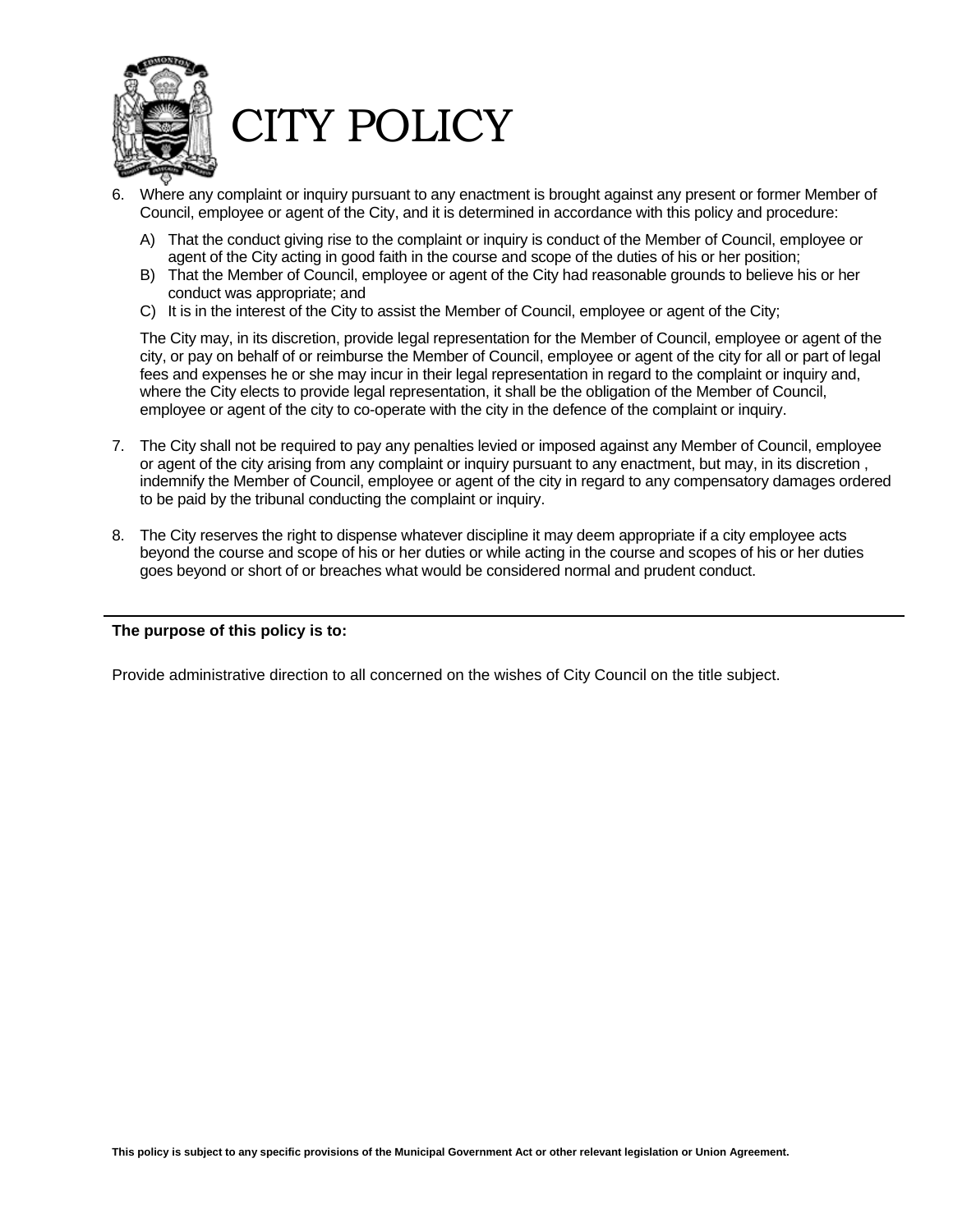

|                   |                                                                                           | <b>POLICY NUMBER:</b>  | C482       |
|-------------------|-------------------------------------------------------------------------------------------|------------------------|------------|
| <b>AUTHORITY:</b> | City Manager                                                                              | <b>EFFECTIVE DATE:</b> | 2001 10 11 |
| TITLE:            | Legal Representation and Indemnification of City Employees, Agents and Members of Council |                        |            |

**PAGE:** 1 of 5

#### 1. DEFINITIONS

- 1.01 "City employee or agent" includes any person who was a City employee or agent at the time of the conduct giving rise to the Civil Action, Complaint or inquiry, or Criminal or quasicriminal prosecution.
- 1.02 "civil action" means any civil action commenced in any Court seeking compensatory damages or any other civil remedy.
- 1.03 "criminal or quasi-criminal prosecution" includes alleged violation of any federal or provincial statute or regulation or municipal bylaw punishable by fine or imprisonment or both, including, without restricting the generality of the foregoing, prosecution under environmental protection statutes.
- 1.04 "complaint or inquiry" means any complaint or inquiry brought pursuant to any enactment and includes any complaint under the Human Rights Citizenship and Multiculturalism Act, and any professional disciplinary proceedings pursuant to an enactment regulating conduct of any profession.
- 1.05 "member of Council" includes any person who was a member of Council at the time of the conduct giving rise to the Civil Action, Complaint or inquiry, or Criminal or quasi-criminal prosecution.
- 1.06 "Review Committee" means a committee comprised of the City Solicitor (or his or her designate), the Director of Risk Management (or his or her designate), the General Manager (or his or her designate) of the department whose employee or agent has been named as a defendant in a civil action or who is the subject of a complaint or inquiry pursuant to any enactment or who is the subject of any criminal or quasi-criminal prosecution. In the case of complaint or inquiry the Manager of the Human Resources Branch of the Corporate Services Department (or his or her designate) shall sit on the review committee in the place of the Director of Risk Management).

#### 2. RESPONSIBILITIES

- 2.01 City Council to:
	- a) approve this policy and any amendments hereto;
- 2.02 Executive Committee of City Council to:
	- a) recommend amendments to this policy to City Council.
- 2.03. City Manager to:
	- a) approve amendments to this procedure, and advise the Executive Committee of any such change;
	- b) recommend to Executive Committee any amendments to this policy; and,
	- c) on the request of the General Manager of an affected Department to identify a source of funding for reimbursement of approved legal fees and expenses in connection with the defence of employees or agents with that department in regard to any complaint or inquiry or criminal or quasi-criminal charges and to identify a source of funding for any amounts to be expended to indemnify employees or agents where such losses are not covered by the City's insurance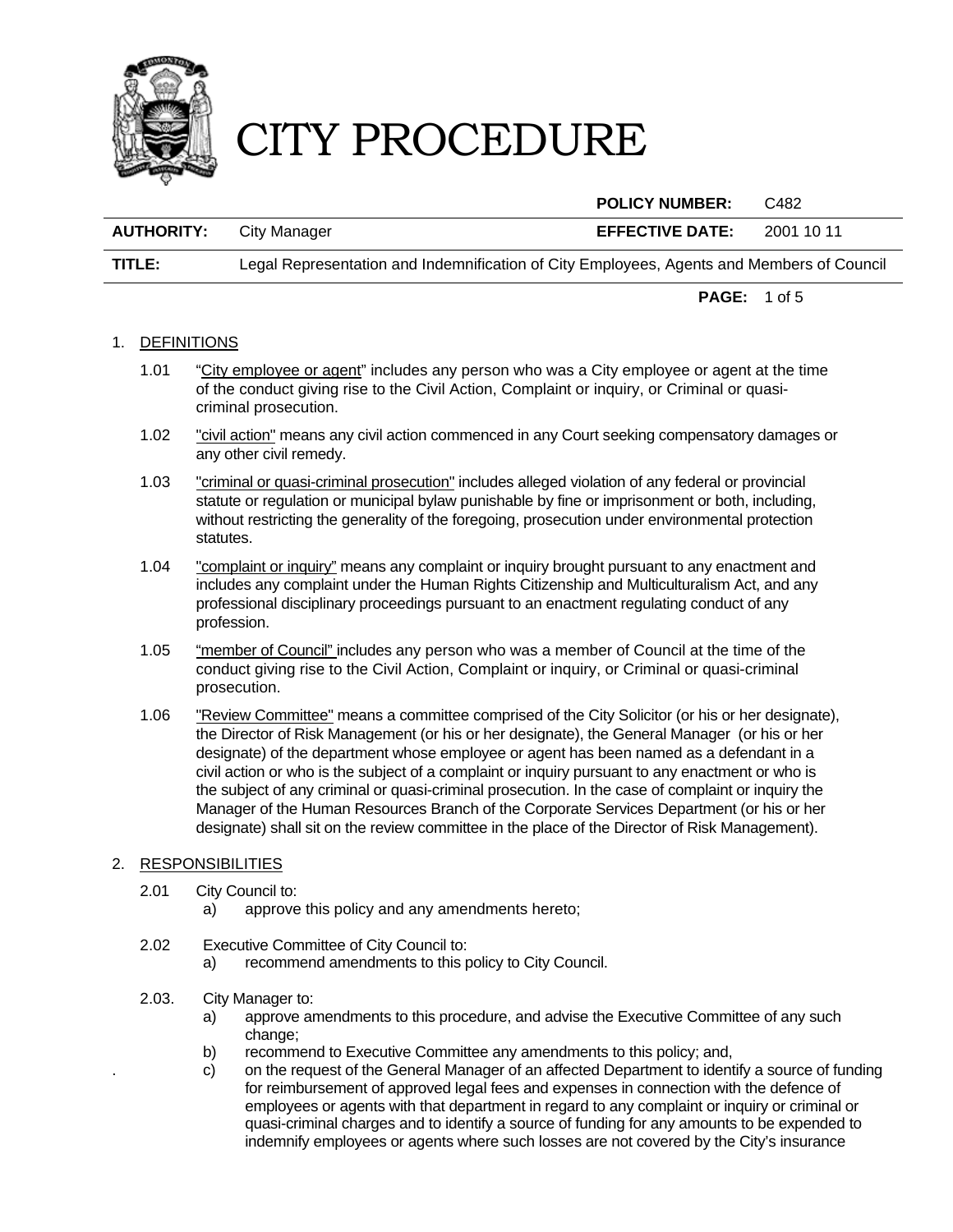

 **POLICY NUMBER:** C482 **AUTHORITY:** City Manager **EFFECTIVE DATE:** 2001 10 11 **TITLE:** Legal Representation and Indemnification of City Employees, Agents and Members of Council

**PAGE:** 2 of 5

- 2.04 City Solicitor (or his or her designate) to:
	- a) sit as chair of the Review Committee;
	- b) review and approve or tax any accounts rendered for legal services provided in defence of members of Council, City employees, or agents of the City in respect to criminal or quasi-criminal charges or legal representation in regard to any complaint or inquiry in cases where it has been determined that the City will pay for or provide reimbursement for all or part of such legal fees and expenses;
	- c) approve indemnification of members of Council, City employees and agents of the City in respect to any civil action unless:
		- i) he or she has some reasonable doubt as to whether the conduct giving rise to the civil action arose in good faith and in the course and scope of the member of Council's, City employee's or agent's duties; or
		- ii) where, when dealing with persons who claim to be agents of the City, the City Solicitor does not believe or has some reasonable doubt as to whether that person is an agent of the City; or iii) where there is alternate insurance coverage available to provide indemnification;
		-
	- d) convene a meeting of the Review Committee as soon as practical if he or she does not approve indemnification for a City employee or agent in respect to civil matters; and
	- e) where any question exists at to whether indemnification should be provided to a member of Council in respect to civil matters, consult with the Director of Risk Management, and approve or deny indemnification of members of Council
	- f) convene a meeting of the Review Committee as soon as practical upon being advised by a City Employee or agent, of a request for legal representation or for payment of or reimbursement of legal fees and expenses in connection with a criminal or quasi-criminal matter or in connection with any complaint or inquiry.
	- g) upon being advised by a member of Council of a request for legal representation or for payment of or reimbursement of legal fees and expenses in connection with a criminal or quasi-criminal matter or in connection with any complaint or inquiry, consult with the Director of Risk Management, and approve or deny reimbursement, in whole or in part, of legal fees and expenses incurred by any member of Council .
	- 2.05 Director of Risk Management (or his or her designate) to:
		- a) sit as a member of the Review Committee, except in the case of complaint or inquiry.
		- b) consult with the City Solicitor regarding indemnification of members of council and requests for reimbursement of legal fees and expenses incurred by members of Council
	- 2.06 Manager of the Human Resources Branch of the Corporate Services Department (or his or her designate) to: a) sit as a member of the Review Committee in the case of a complaint or inquiry against a City Employee or Agent.
	- 2.07 General Managers (or their designates) to: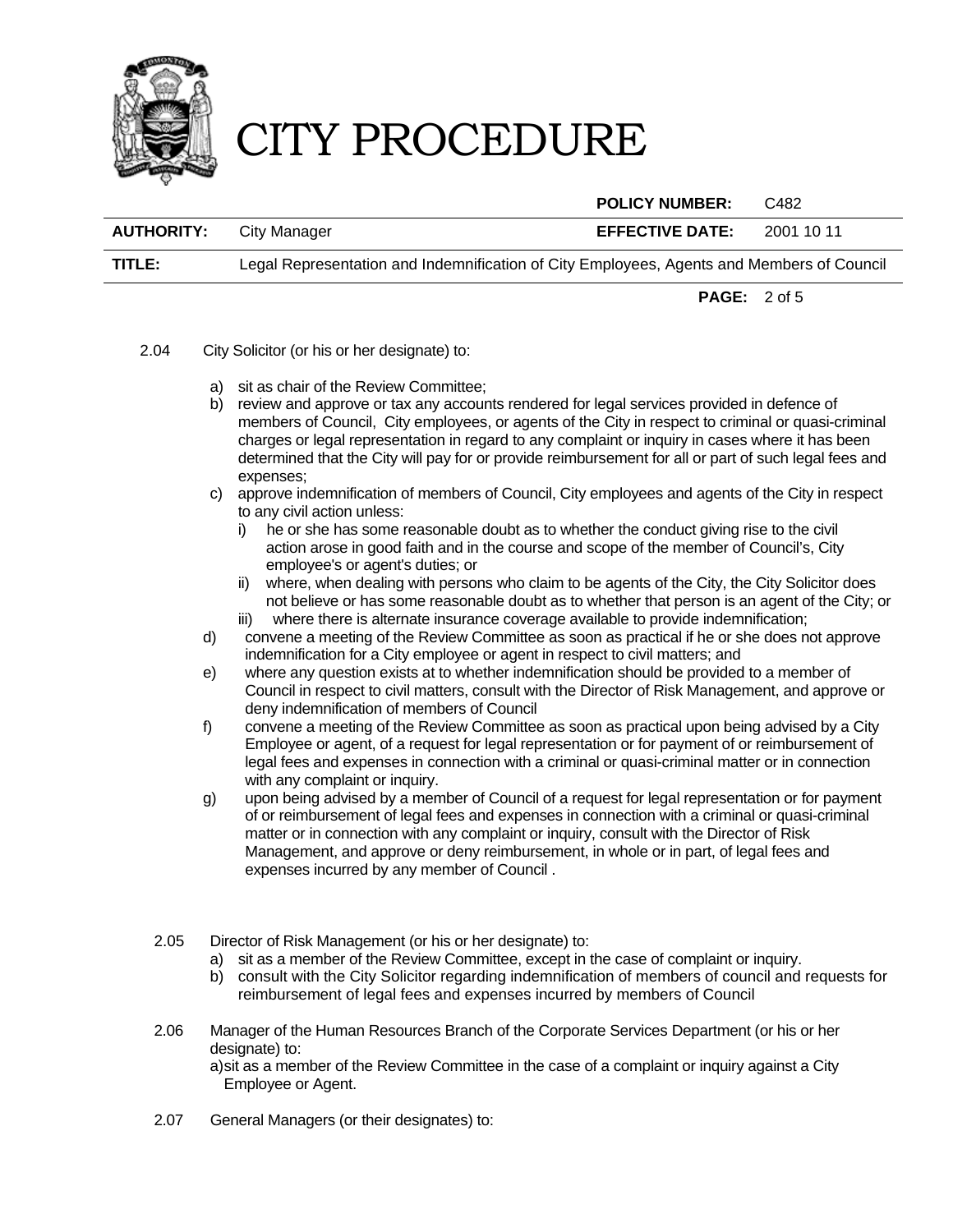

|    |                   |                   |                                                                                                                                                                                                                                                                                                                                                                                                                                                                                                                                                                                                                                                                                                                                                                                                                                                                                                                                                                                                                    | <b>POLICY NUMBER:</b>  | C482       |
|----|-------------------|-------------------|--------------------------------------------------------------------------------------------------------------------------------------------------------------------------------------------------------------------------------------------------------------------------------------------------------------------------------------------------------------------------------------------------------------------------------------------------------------------------------------------------------------------------------------------------------------------------------------------------------------------------------------------------------------------------------------------------------------------------------------------------------------------------------------------------------------------------------------------------------------------------------------------------------------------------------------------------------------------------------------------------------------------|------------------------|------------|
|    | <b>AUTHORITY:</b> |                   | <b>City Manager</b>                                                                                                                                                                                                                                                                                                                                                                                                                                                                                                                                                                                                                                                                                                                                                                                                                                                                                                                                                                                                | <b>EFFECTIVE DATE:</b> | 2001 10 11 |
|    | TITLE:            |                   | Legal Representation and Indemnification of City Employees, Agents and Members of Council                                                                                                                                                                                                                                                                                                                                                                                                                                                                                                                                                                                                                                                                                                                                                                                                                                                                                                                          |                        |            |
|    |                   |                   |                                                                                                                                                                                                                                                                                                                                                                                                                                                                                                                                                                                                                                                                                                                                                                                                                                                                                                                                                                                                                    | PAGE: 3 of 5           |            |
|    |                   | a)<br>b)          | sit as a member of the Review Committee for those cases in which the City employee or agent<br>affected was in his or her department at the time of the action giving rise to the complaint, inquiry,<br>civil action or prosecution; and<br>identify (alone or with assistance of the City Manager) a source of funding for reimbursement of<br>approved legal fees and expenses in connection with the defence of employees or agents with his<br>or her department in regard to any complaint or inquiry or criminal or quasi-criminal charges and to                                                                                                                                                                                                                                                                                                                                                                                                                                                           |                        |            |
|    |                   |                   | identify a source of funding for any amounts to be expended to indemnify employees or agents<br>were such losses are not covered by the City's insurance.                                                                                                                                                                                                                                                                                                                                                                                                                                                                                                                                                                                                                                                                                                                                                                                                                                                          |                        |            |
|    | 2.08              | b)<br>C)          | Any past or current member of City Council, employee or agent of the City to:<br>a) notify the City Solicitor immediately upon being notified that any civil action is being commenced<br>against him or her, arising out of his or her duties in the aforementioned capacities;<br>notify the City Solicitor immediately upon being charged with any criminal or quasi-criminal offence<br>or being made party to any complaint or inquiry which he or she believes arises out of the course<br>and scope of his or her office or employment with the City and in respect to which he or she wishes<br>legal representation to be provided by the City or wishes civic payment of or reimbursement of<br>legal fees and expenses or indemnification in respect of any fines or penalties imposed; and,<br>co-operate with the City and legal counsel appointed by the City in regard to the defence of any<br>civil action, criminal or quasi-criminal charges, complaint or inquiry.                             |                        |            |
|    | 2.09              | b)<br>C)          | The Review Committee to:<br>a) meet as soon as practical after being convened;<br>determine whether the employee or agent was acting in good faith in the course and<br>scope of his or her employment, and,<br>in the case of criminal or quasi-criminal prosecutions or complaints or inquiries, to further<br>i).<br>determine whether that person had reasonable grounds for believing his or her conduct was<br>lawful or appropriate, or<br>whether it is otherwise appropriate that the City approve provision for legal representation,<br>ii)<br>reimbursement of legal fees or indemnification, and<br>if so, to approve reimbursement and indemnification in accordance with this policy; and<br>In dealing with a person claiming to be agents of the City, the Review Committee may also<br>determine whether the relationship between that person and the City is such that the person<br>should be considered an agent of the City so as to be eligible for to indemnification or<br>reimbursement. |                        |            |
| 3. |                   | <b>PROCEDURES</b> |                                                                                                                                                                                                                                                                                                                                                                                                                                                                                                                                                                                                                                                                                                                                                                                                                                                                                                                                                                                                                    |                        |            |
|    | 3.01              |                   | Claims for indemnification in regard to civil actions                                                                                                                                                                                                                                                                                                                                                                                                                                                                                                                                                                                                                                                                                                                                                                                                                                                                                                                                                              |                        |            |
|    |                   | a)                | upon being advised by a member of Council that a civil action has been commenced against him<br>or her arising out of his or her duties as a member of Council, the City Solicitor shall determine<br>whether the provisions of paragraph 1 of this policy have been met, and if so, shall approve<br>indemnification in accordance with this policy; and                                                                                                                                                                                                                                                                                                                                                                                                                                                                                                                                                                                                                                                          |                        |            |

b) upon being advised that a civil action has been commenced against a City employee or agent the City Solicitor (or his or her designate) shall consider whether the provisions section 1 of this policy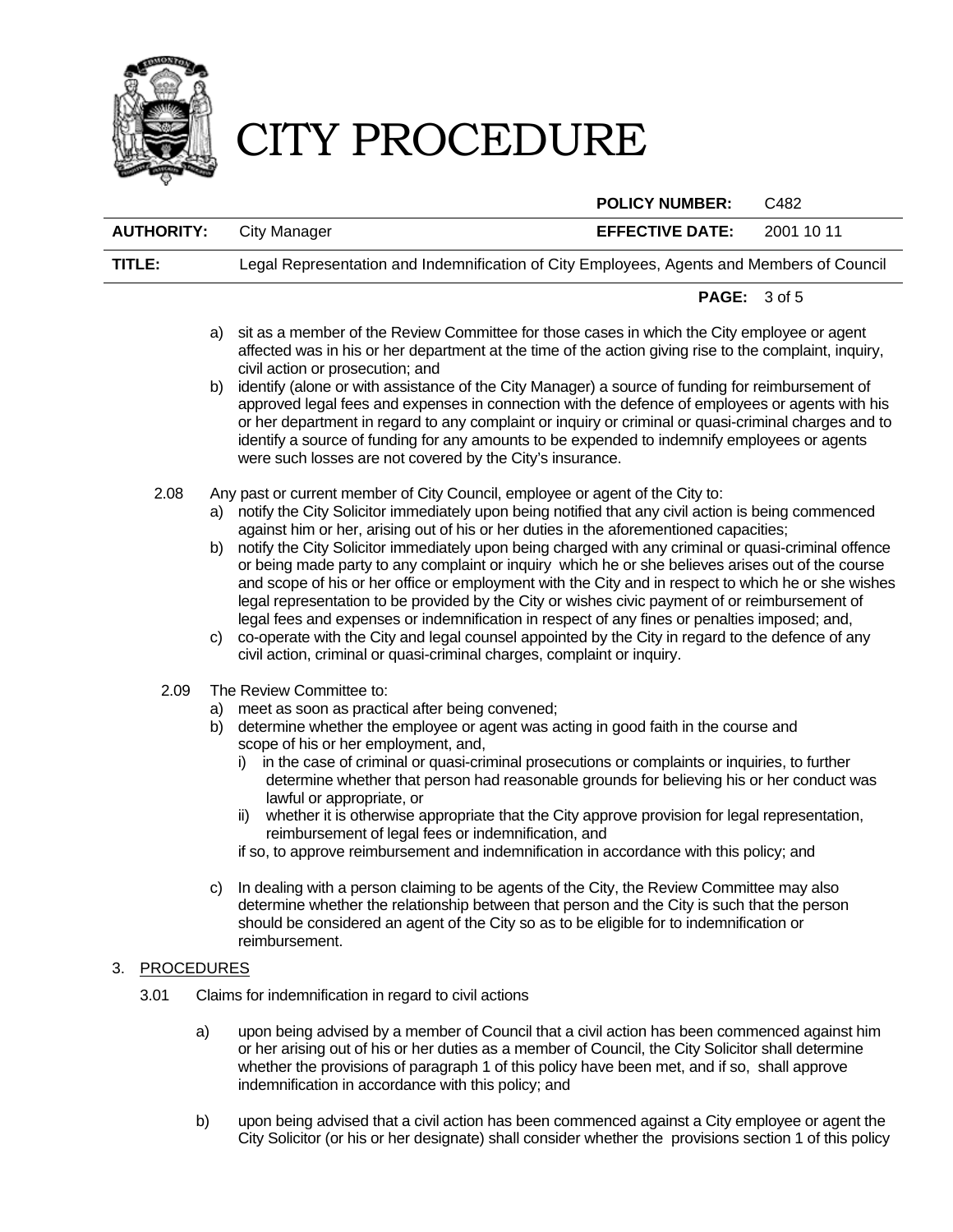

|                   |                                                                                           | <b>POLICY NUMBER:</b>  | C482       |
|-------------------|-------------------------------------------------------------------------------------------|------------------------|------------|
| <b>AUTHORITY:</b> | City Manager                                                                              | <b>EFFECTIVE DATE:</b> | 2001 10 11 |
| TITLE:            | Legal Representation and Indemnification of City Employees, Agents and Members of Council |                        |            |
|                   |                                                                                           |                        |            |

**PAGE:** 4 of 5

have been met, and if so approve indemnification in accordance with this policy;

- c) if the City Solicitor is of the view that there is some doubt as to whether the provisions of paragraph 1 of the policy have been met, the City Solicitor shall convene a meeting of the Review Committee.
- d) the Review Committee may meet in person, by telephone or may communicate in writing, and may hear from or receive submissions from the employee or agent and such other persons as it feels appropriate and shall determine whether in the opinion of the Review Committee provisions of paragraph 1 of this policy have been met, and if so, the Review Committee shall approve indemnification in accordance with this policy.
- 3.02 Claims for reimbursement of legal fees and expenses or indemnification in connection with the defence of criminal and quasi-criminal charges and complaints or inquiries
	- a) upon being advised by a member of Council that he or she has been charged with a criminal or quasi-criminal offence or is the subject of any complaint or inquiry arising out of actions carried out in good faith in the course and scope of his or her duties as members of Council, if the City Solicitor is of the opinion that the requirements of paragraphs 4 or 6 of this policy (as may be applicable) have been met, the City Solicitor may approve legal representation or reimbursement of legal fees and expenses, or indemnification, in whole or in part, in accordance with this policy;
	- b) upon being advised by a City employee or agent that he or she has been charged with a criminal or quasi-criminal offence or is the subject of any complaint or inquiry arising out of actions carried out in good faith the course and scope of his or her employment, the City Solicitor (or his or her designate) shall convene a meeting of the Review Committee;
	- c) the Review Committee may meet in person, by telephone or may communicate in writing and may hear from or receive submissions from the employee or agent and such other persons as it feels appropriate and shall determine whether the requirements of paragraphs 4 or 6 of this policy (as may be applicable) have been met, and if so, may approve legal representation or reimbursement of legal fees and expenses or indemnification, in whole or in part, in accordance with this policy.
	- d) the City Solicitor or the Review Committee may require that it be provided with an estimate from legal counsel for the member of Council, City employee or agent, of the likely cost of the defence or representation prior to approving payment or reimbursement;
	- e) if payment or reimbursement is approved but the prosecution results in conviction, no reimbursement will be provided for legal fees and expenses associated with the costs of any appeal or new trial arising out of any appeal without the prior written approval of the City Solicitor or the Review Committee, as may be appropriate;
	- f) if the decision is made not to provide payment or reimbursement for legal fees and expenses and the prosecution results in acquittal or the charges are withdrawn or stayed, the member of Council or City employee or agent may apply to the City Solicitor, or to the Review Committee, as may be